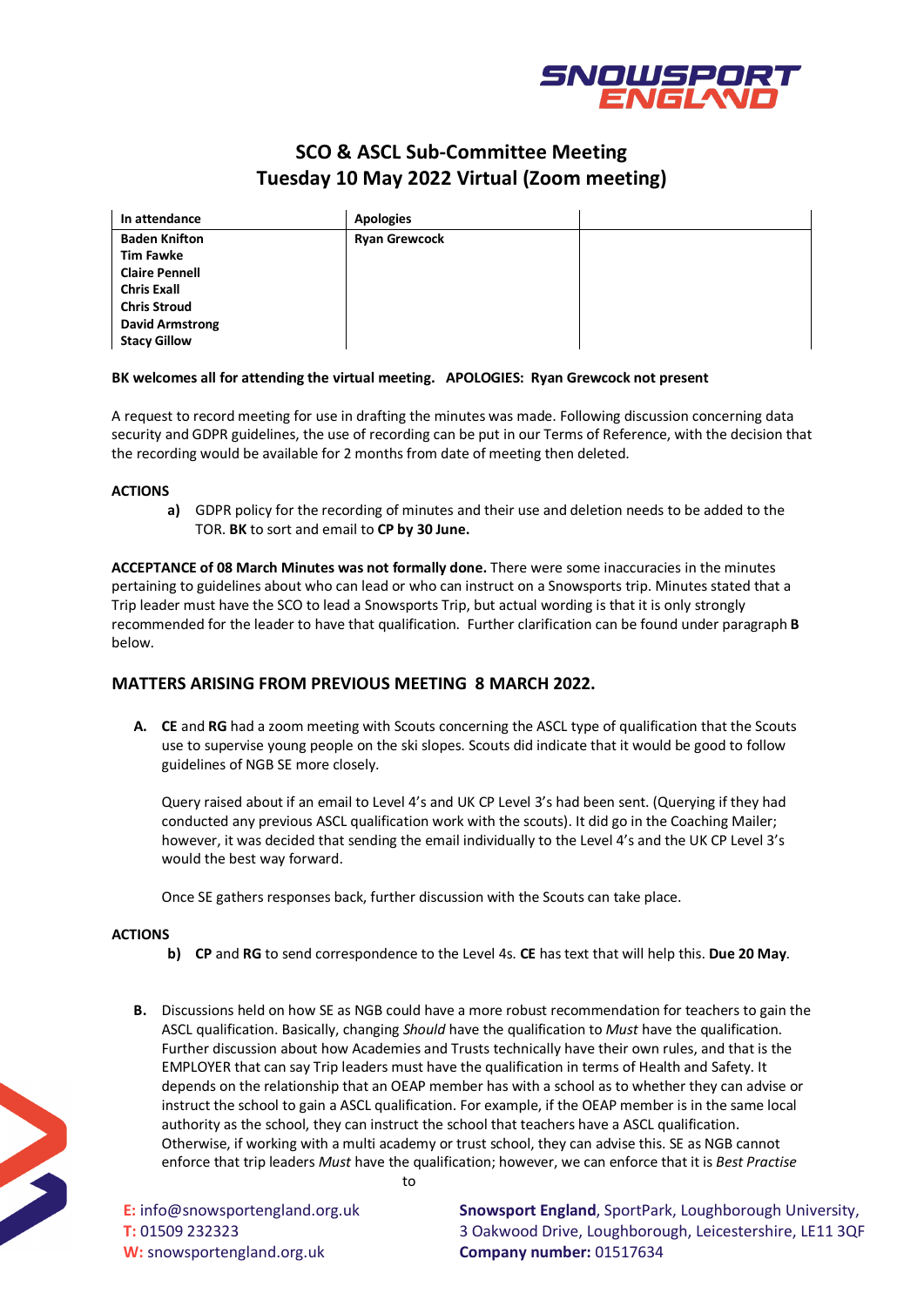

do so. Essentially, if the qualification is not held, the school would not be supported by the NGB if something happened.

Following any rewording, the website, marketing and the last slides of the SCO Course should be updated, and also be put on the OEAP noticeboard.

## **ACTIONS**

- **c) TF** and **CE** to put some words together for **DA** and **CS** to review.
- **d) CS** and **CE** work the statement ready for distribution for the end of June.(To try to tie in with marketing updates during the summer)

## **Agenda Item 1) Budget available for committees from SE**

An explanation of how budgeting for committees and subcommittees was given. The financial year runs from Jan- Dec each year, with budget requests being submitted in the September timeframe. TF then goes out to committees to see if there is anything else that is desired by the committees.

If ideas that would help generate income or help with the delivery of the SE Strategy arise after September, there is still the possibility for funding to be provided. Generally, there is an amount that if the request falls below that, then funding could be provided. More than that amount would require a more formal approval.

The subcommittee was told it did indeed have access to the personnel who do the SE design work.

## **ACTIONS**

**e) BK invited by TF to attend next Committee chairs meeting when budgets are discussed.**

## **Agenda Item 2) Marketing Strategy for ASCL/SCO courses over the next 6 months (to be ready for the next season)**

Many suggestions made, and all agreed that it would be useful to have all ideas on a central spreadsheet.

## **ACTIONS**

**f) BK** to send out a google docs for all to submit ideas pertaining to how and what we could use in a marketing push. **Ideas to the spreadsheet by 21 June.** 

## **Agenda Item 3) Modular ASCL Exploration**

## **ACTIONS**

**g) CS/BK** to discuss ideas at a future date, to include producing a marketing pack for ASCL that could include a video**.** 

## **Agenda item 4) The potential of a centrally organised ASCL Courses**

It is easiest for the office if there is a block booking for ASCL candidates… e.g., a company says yes, they will arrange a course and it is all set. It is more difficult and time consuming if teachers individually try to organise getting to a venue for themselves.

\_\_\_\_\_\_\_\_\_\_\_\_\_\_\_\_\_\_\_\_\_\_\_\_\_\_\_\_\_\_\_\_\_\_\_\_\_\_\_\_\_\_\_\_\_\_\_\_\_\_\_\_\_\_\_\_\_\_\_\_\_\_\_\_\_\_\_\_\_\_\_\_\_\_\_\_\_\_\_\_\_\_\_\_\_\_\_\_

BK says there are off the shelf booking programmes that may help with arranging ASCL Courses.

**E:** info@snowsportengland.org.uk **T:** 01509 232323 **W:** snowsportengland.org.uk

**Snowsport England**, SportPark, Loughborough University, 3 Oakwood Drive, Loughborough, Leicestershire, LE11 3QF **Company number:** 01517634